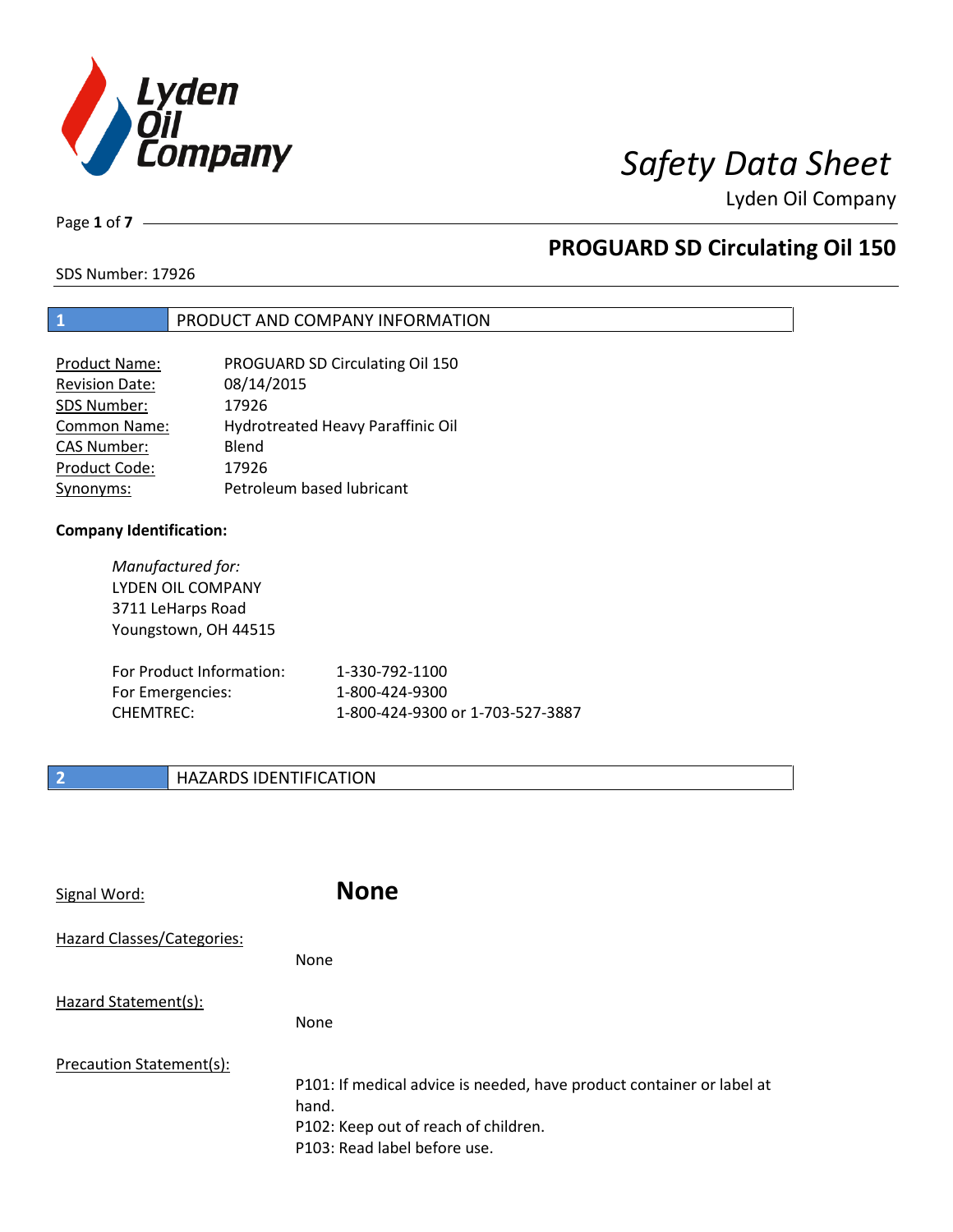

Page **2** of **7**

# **PROGUARD SD Circulating Oil 150**

SDS Number: 17926

Other Hazard Statement(s):

Repeated exposure may cause skin dryness or cracking.

|  | COMPOSITION / INFORMATION ON INGREDIENTS |
|--|------------------------------------------|
|--|------------------------------------------|

Ingredients:

*Mixture of the substances listed below with nonhazardous additions.*

| <b>Chemical Name</b>                                      | <b>CAS Number</b> | Percentage |
|-----------------------------------------------------------|-------------------|------------|
| Distillates (petroleum), solvent-dewaxed heavy paraffinic | 64742-65-0        | < 50       |
| Residual oils, petroleum, solvent dewaxed                 | 64742-62-7        | $>50$      |
| Additives                                                 | N/A               |            |

*\*Any concentration shown as a range is to protect confidentiality or is due to batch variation.*

|  |  | <b>FIRST AID MEASURES</b> |
|--|--|---------------------------|
|--|--|---------------------------|

#### Description of First Aid Measures:

| Inhalation:   | If symptoms develop, move victim to fresh air. If symptoms persist,<br>obtain medical attention.                  |
|---------------|-------------------------------------------------------------------------------------------------------------------|
| Skin Contact: | Wash with soap and water. Remove contaminated clothing and wash<br>before reuse. Get medical attention if needed. |
| Eye Contact:  | Rinse opened eye for several minutes under running water. If<br>symptoms persist, consult medical attention.      |
| Ingestion:    | Rinse mouth with water. If symptoms develop, obtain medical<br>attention.                                         |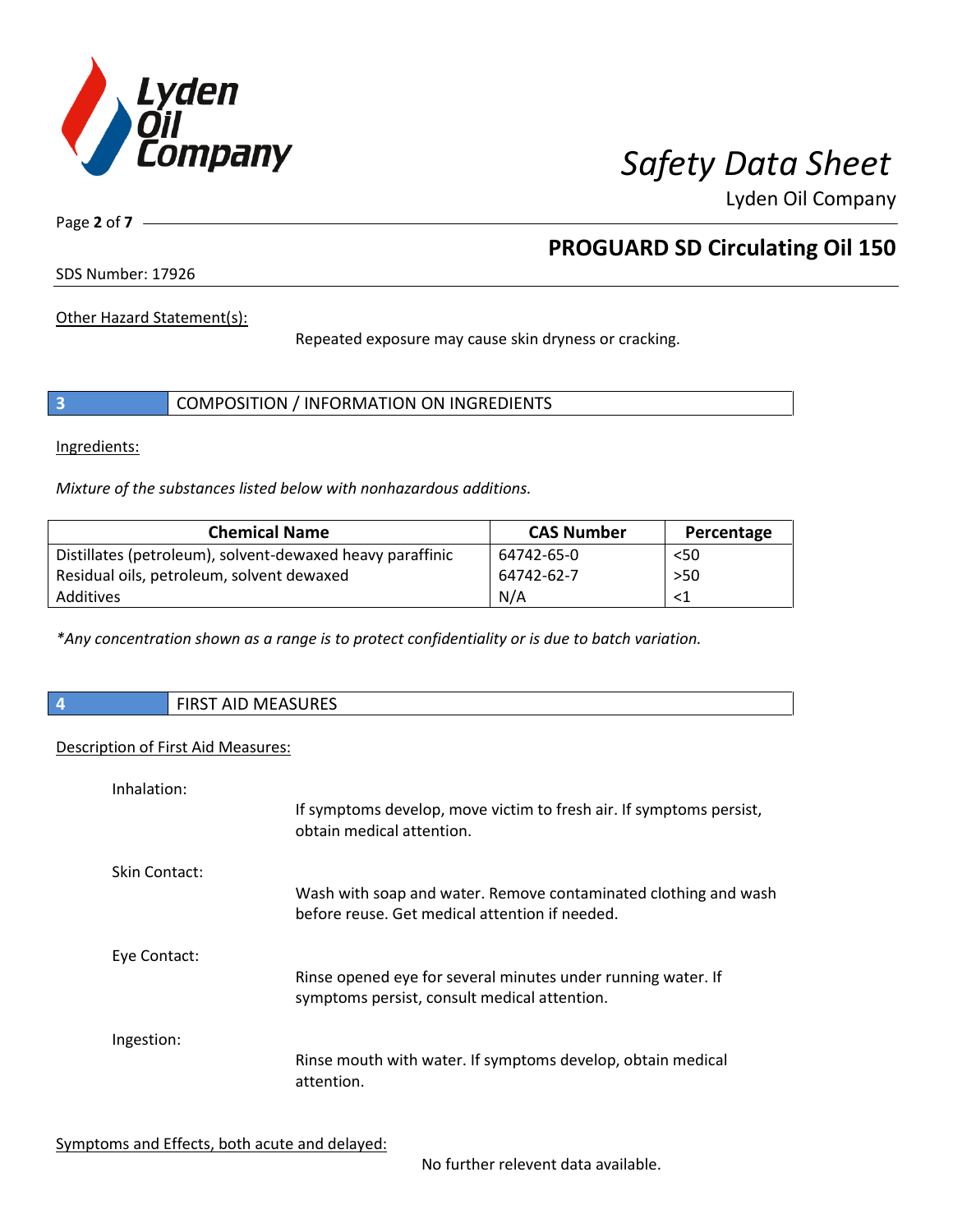

SDS Number: 17926

Page **3** of **7**

Recommended Actions:

Treat symptomatically. Call a doctor or poison control center for guidance.

| $\overline{\phantom{a}}$          | FIRE FIGHTING MEASURES                    |                                                                                                                                                                                                   |
|-----------------------------------|-------------------------------------------|---------------------------------------------------------------------------------------------------------------------------------------------------------------------------------------------------|
|                                   | Recommended Fire-Extinguishing Equipment: | Use dry powder, foam, or carbon dioxide fire<br>extinguishers. Water may be ineffective in fighting<br>an oil fire unless used by experienced fire fighters.                                      |
| Possible Hazards During a Fire:   |                                           | Hazardous combustion products may include: A<br>complex mixture of airborne solid and liquid<br>particulates and gases (smoke). Carbon monoxide.<br>Unidentified organic and inorganic compounds. |
| Recommendations to Firefighters:  |                                           | No special measures required.                                                                                                                                                                     |
| $6\phantom{1}6$                   | <b>ACCIDENTAL RELEASE MEASURES</b>        |                                                                                                                                                                                                   |
| <b>Personal Precautions:</b>      |                                           | Avoid contact with skin, eyes, and clothing.<br>Keep away from sources of ignition.                                                                                                               |
| <b>Emergency Procedures:</b>      |                                           | Contain spilled material, collect in suitable and<br>properly labled containers.                                                                                                                  |
| <b>Environmental Precautions:</b> |                                           | Do not allow to reach sewage system or any water<br>course.<br>Do not allow to enter ground waters.                                                                                               |

# **PROGUARD SD Circulating Oil 150**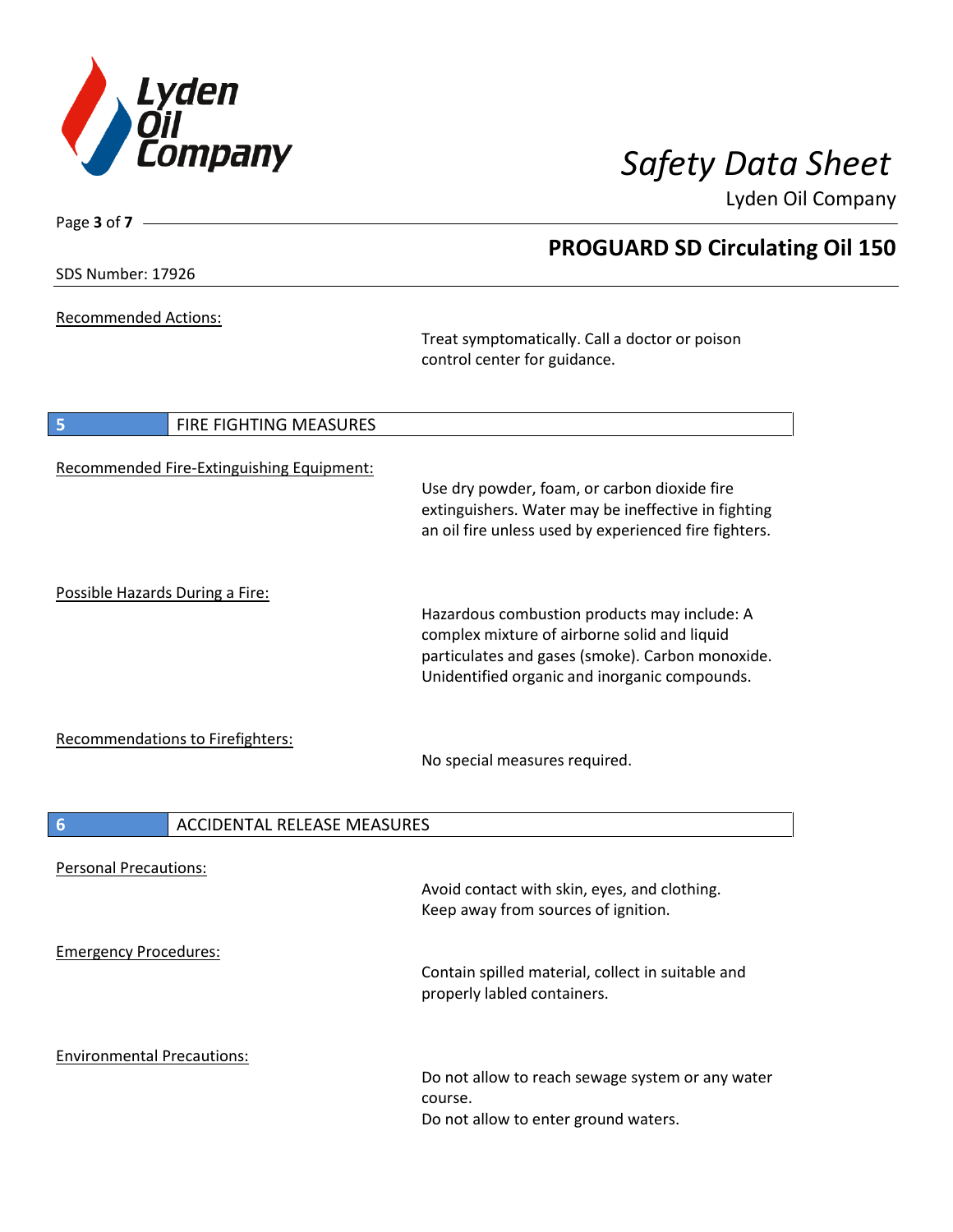

**PROGUARD SD Circulating Oil 150**

Lyden Oil Company

SDS Number: 17926

Page **4** of **7**

#### Cleanup Procedures:

Pick up excess with inert absorbant material.

| $\overline{7}$               | <b>HANDLING AND STORAGE</b> |  |
|------------------------------|-----------------------------|--|
|                              |                             |  |
| <b>Handling Precautions:</b> |                             |  |

Handle with care and avoid spillage on the floor. Do not cut, weld, drill, grind, braze, or solder container.

Storage Requirements:

Keep container tightly sealed. Keep away from sources of ignition.

#### **8** EXPOSURE CONTROLS / PERSONAL PROTECTION

#### Exposure Limits:

-64742-65-0 Distillates (petroleum), solvent-dewaxed heavy paraffinic (<50%):

ACGIH TLV – Long-term value:  $5mg/m<sup>3</sup>$ OSHA PEL - Long-term value: 5mg/m<sup>3</sup>

#### Engineering Controls:

All ventilation should be designed in accordance with OSHA standard (29 CFR 1910.94).

Personal Protective Equipment:

Wash hands before breaks and at the end of work. Use safety glasses and gloves.

#### **9** PHYSICAL AND CHEMICAL PROPERTIES

Color: Amber Physical State: Liquid Melting Point: Data not available

Odor: Data not available Odor Threshold: Data not available pH: Data not available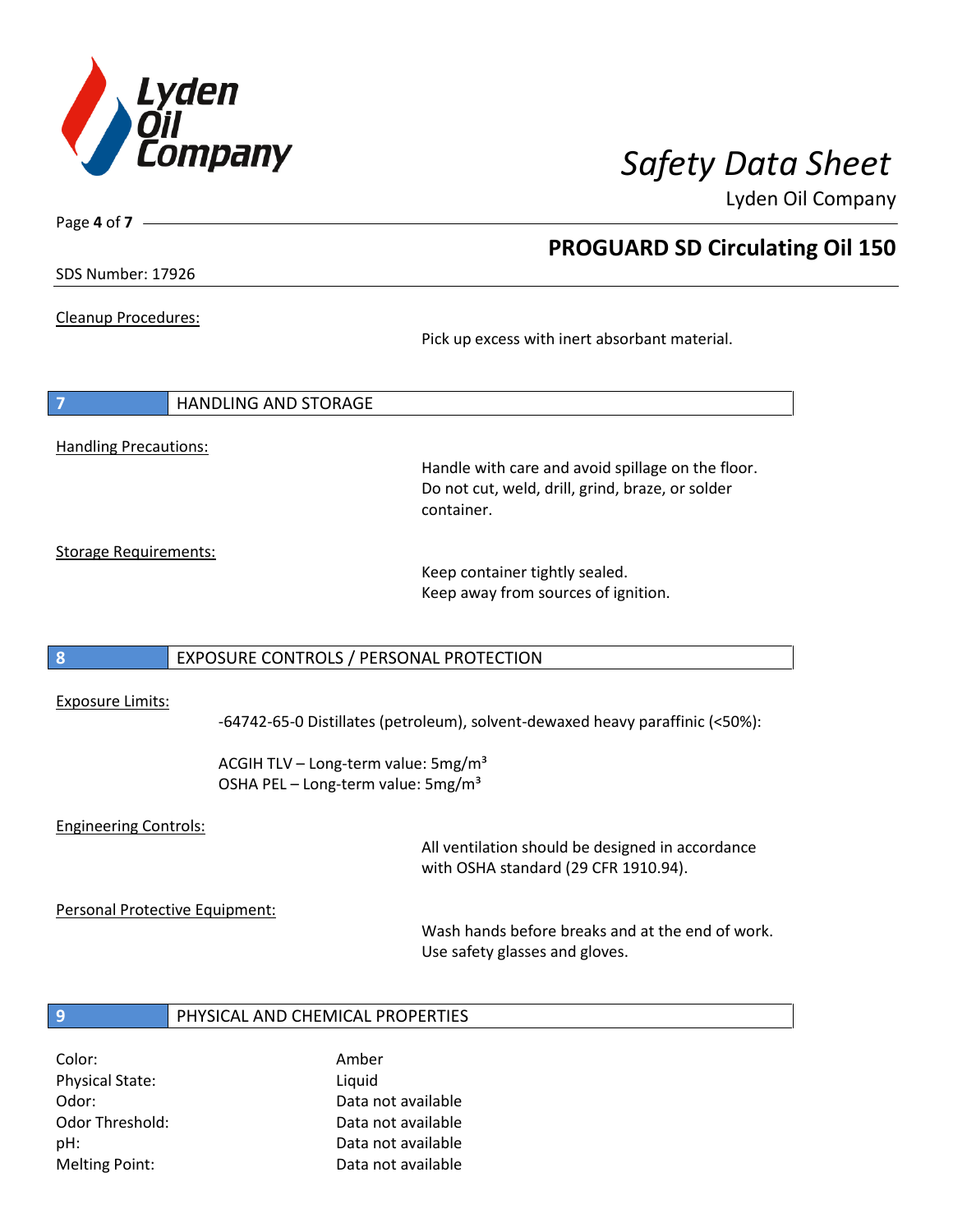

**PROGUARD SD Circulating Oil 150**

Lyden Oil Company

## SDS Number: 17926

Page **5** of **7**

| <b>Boiling Point:</b>         | $>425^\circ$ F       |
|-------------------------------|----------------------|
| <b>Boiling Range:</b>         | Data no              |
| Flash Point:                  | 250 $^{\circ}$ C $/$ |
| <b>Evaporation Rate:</b>      | Data no              |
| Flammability:                 | Data nc              |
| <b>Flammability Limits:</b>   | Data no              |
| Vapor Pressure:               | Data nc              |
| Vapor Density:                | Data no              |
| <b>Relative Density:</b>      | Data no              |
| Solubilities:                 | Insolub              |
| <b>Partition Coefficient:</b> | Data no              |
| Auto-Ignition Temperature:    | Data no              |
| Decomposition Temperature:    | Data nc              |
| Viscosity:                    | 150 mn               |

ta not available 0° C / 482° F (COC Method) ta not available ta not available ta not available ta not available ta not available ta not available soluble in water ta not available ta not available ta not available 0 mm<sup>2</sup>/sec (kinematic at 40°C)

# **10** STABILITY AND REACTIVITY Stability:

|                                | Stable under normal conditions.                                  |
|--------------------------------|------------------------------------------------------------------|
| Reactivity:                    | Not reactive under normal conditions.                            |
| Conditions to Avoid:           | Extreme temperature, sparks, open flame, and<br>direct sunlight. |
| <b>Hazardous Reactions:</b>    | No known hazardous reactions.                                    |
| Incompatible Materials:        | No further relevant information available.                       |
| <b>Decomposition Products:</b> | Hazardous decomposition products are not<br>expected to form.    |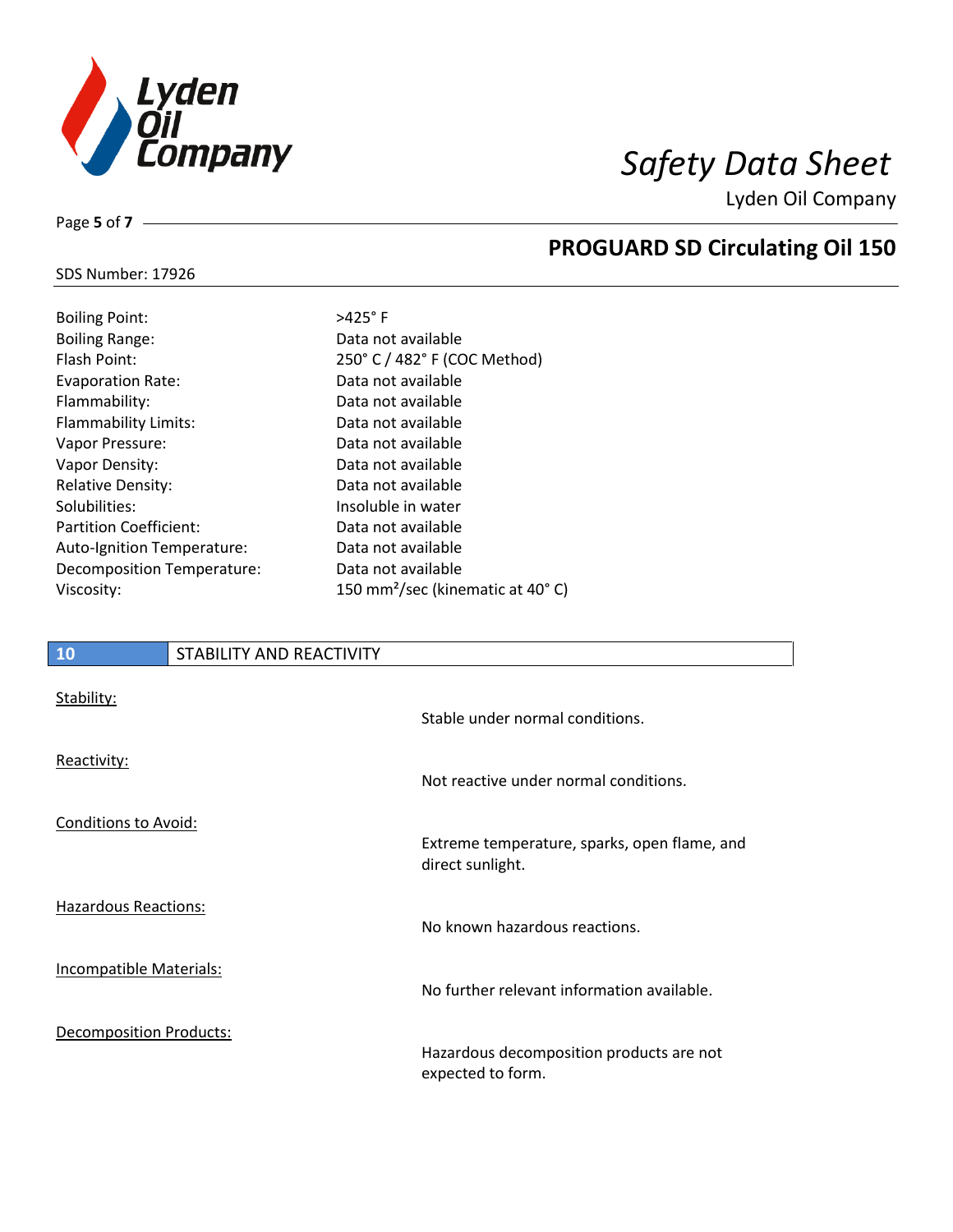

SDS Number: 17926

Page **6** of **7**

# **PROGUARD SD Circulating Oil 150**

| 11                                  | <b>TOXICOLOGICAL INFORMATION</b> |                                                                                                                                                                           |
|-------------------------------------|----------------------------------|---------------------------------------------------------------------------------------------------------------------------------------------------------------------------|
| Routes of Exposure:                 |                                  | Skin and eye contact are the primary routes of<br>exposure although exposure may occur following<br>accidental ingestion.                                                 |
| <b>Exposure Effects:</b>            |                                  | Repeated skin contact may cause dermatitis or an<br>oil acne.                                                                                                             |
| <b>Measures of Toxicity:</b>        |                                  | <b>Component Acute Toxicity Estimates:</b>                                                                                                                                |
|                                     |                                  | Residual oils, petroleum, solvent dewaxed:                                                                                                                                |
| Carcinogenic/Mutagenic Precautions: |                                  | Oral LD50: >5000 mg/kg (rat)<br>Dermal LD50: >2000 mg/kg (rabbit)<br>Inhalative LC50: 2.18 mg/l (4 hours) (rat)<br>Non-carcinogenic and not expected to be<br>mutagentic. |
| 12                                  | <b>ECOLOGICAL INFORMATION</b>    |                                                                                                                                                                           |

Ecological Precautions:

Avoid exposing to the environment.

### Ecological Effects:

No specific environmental or aquatic data available.

### **13** DISPOSAL CONSIDERATIONS

### Disposal Methods:

Dispose of waste material in accordance with all local, state, and federal requirements.